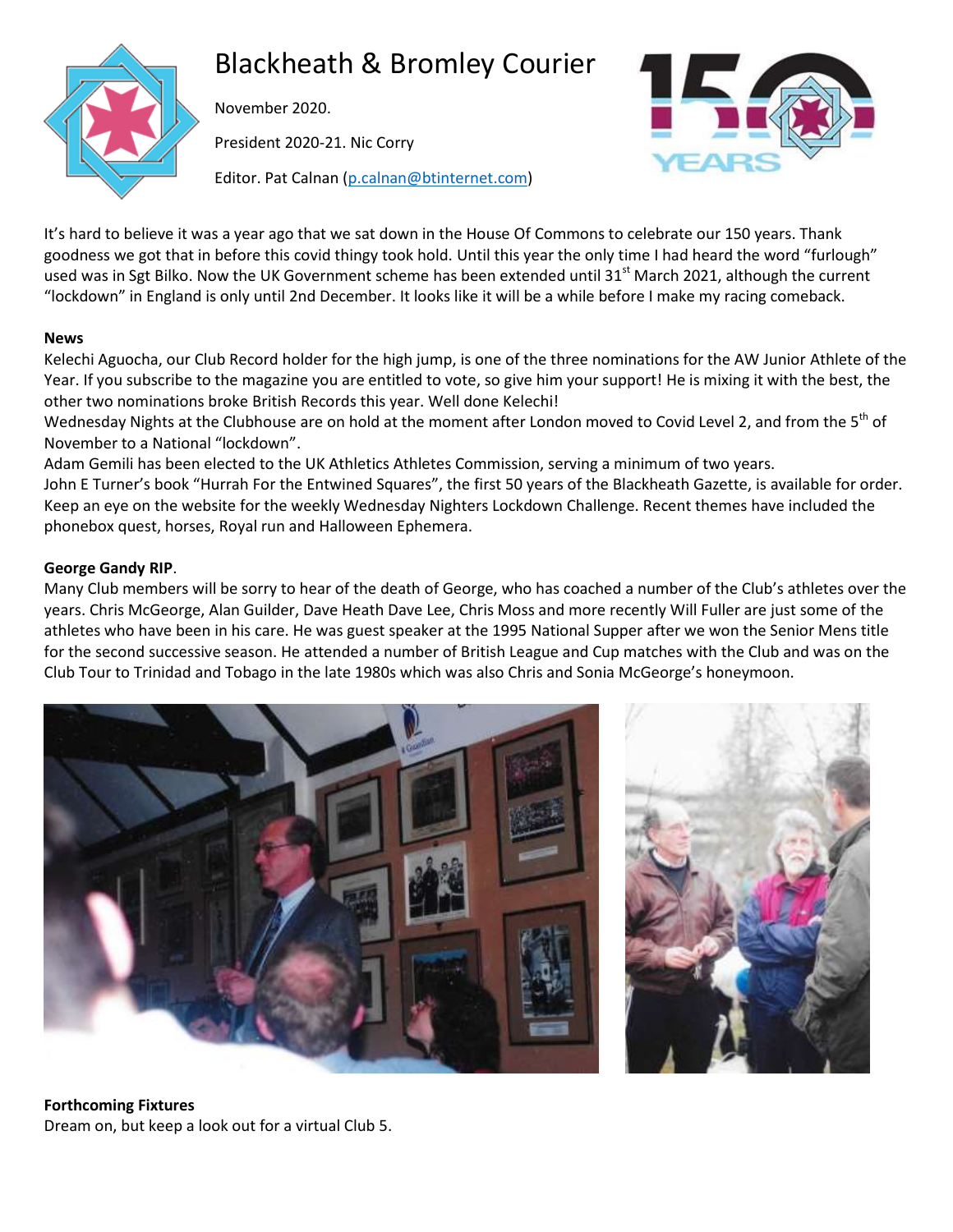**Results**

## **1/10/20**

**Harrow AC Early Autumn Mile plus 3000.** 3000. R7. 8. Dan Kennedy 9.25.89.

**2/10/20**

**FSU Invite, Tallahassee**. 2. Katy-Ann McDonald 17.36.4

**3/10/20**

**Be Fit Today Track Academy Open, Dagenham.** 600. R1. 6. Kyla Dervish (U15G) 1.56.05. 800. Men. R1.11. Samuel Barlow (U13B) 2.51.62. R3. 5. Jasper Brooks (U15B) 2.21.57. Women. R3. 2. Emily Deveney (U15G) 2.35.99, 4. Liberty Whyte (U17W) 2.39.77. R4. 1. Megan Barlow (U15G) 2.26.49. R5. 3. Tallulah Ndikanwu (U15G) 2.25.27. R6. 5. Gabriella Martin (U17W) 2.24.37. R7. 2. Morgan Squibb (U20W) 2.18.82. 1500. Men. R1. 3. Josh Healey (U15B) 4.59.50. R3. 9. Joseph Scanes (U13B) 4.52.63. R4. 4. Arthur Starvis (U17M) 4.36.55. Women. R2. 2. Luciana Smith (U13G) 5.08.07. 3000. R1. 2. Carys Firth (U17W) 11.24.74, 3. Isla Spink (U15G) 12.12.91, 4. Abigail Smith (U17W) 12.39.21. R2. 3. Megan Slattery (U15G) 10.40.16, 4. Zoe White (U20W) 10.41.73, 5. Hannah Clark (U17W) 10.46.04.

**Herne Hill Open, Tooting Bec.** 100. MX1. 1. Issah Abdulkarim (U15B) 11.47 (0.1). MX4. 4. Makai Sabido Rodney (U13B) 13.49 (-0.5). 3000. MX2. 1. Rob Donohue 9.35.02. SP. U17W. 1. Cleo Agyepong 14.29.

**3-4/10/20.**

**Trafford Open and Combined Events, Stretford**. 1500. R9. 4. Mark Cage 4.24.02.

**4/10/20**

**Virtual London Marathon.** Ian Firla 2.46.41, Luca Ercolani 2.49.37, Alex Gibbins 2.50.49, Martin Richardson 2.54.45, Paul Sharpe 3.07.13, Steve Evenden 3.16.45, Damian Hayes 3.20.40, Ashley Pearson 3.32.49, Bomene Barikor 3.57.56, Richard Hall 4.16.21, Zoe Kingsmell 4.33.00, George Collins 5.05.06, Anita Evenden 5.10.31, Stan Ridgewell 8.27.41, Dick Griffin 17.50.06.

**The PodPlus Kent Spring Marathon, Charing**. 21. Ashley Pearson 3.31.01.

**Sussex AA Martin Etchells Memorial Track and Field Challenge, Lewes**. DT. A. 1. Dillon Claydon 47.58, 2. Brydon Duncan 41.96.

**10/10/20**

**SLH Middle Distance Race Fest, Coulsdon**. 3000. R5. 4. Rob Donohue 9.36.15.

**Hammer Circle Members Competition, Woodford**. Senior Women. 3. Molly Walsh (U23W) 49.86. U17W. 1. Gypsy Nash 48.85.

**Dartford Harriers Invitational Pole Vault Competition**. Pool A. 3. Finn Kitteridge (U15B) 2.68, 4. Charlie Platt (U13B) 2.58. PB. 2. Oscar Witcombe (U17M) 3.18. PC. 2=. Barnaby Corry (U17M) 3.98, 4. Ethan Kitteridge (U20M) 3.88, 7. Ben Platt (U17M) 3.58.

**Dorney Lake Windsor Half Marathon**. 2. Roger Vilardell (M40) 73.14.

**RunThrough Olympic Park 5km**. 13. Joshua Dowling 17.16

**11/10/20**

**London Hurdles and Middle Distance Event, Norman Park**. 800. R2. 7. Amarisa Sibley (U17W) 2.09.47. R5. 1. Callum Horton (U20M) 2.12.85, 3. Ted Marston (U17M) 2.14.23. R6. 1. Lily Meers (U17W) 2.18.52, 2. Jasper Brooks (U15B) 2.21.39, 3. Hannah Clark (U17W) 2.21.82, 4. Sabria Mannes (U20W) 2.22.57, 5. Gabriella Martin (U17W) 2.23.52, 7. Cameron Kelly Gordon (U17W) 2.41.08. R7. 6. Daniella Harper (U20W) 2.23.63. R8. India Blakey (U15G) 2.24.22. R9. 6. Oscar Witcombe (U17M) 2.31.56, 7. Olivia Wauters (U17W) 2.34.50. R10. 5. Luciana Smith (U13G) 2.30.38, 8. Emily Deveney (U15G) 2.41.26. R11. 1. Hendri Verster (U15B) 2.24.06, 7. Isabella Louth (U17W) 2.41.78. R12. 1. Lara Tunali – Flynn (U15G) 2.35.01, 2. Liberty Whyte (U17W) 2.35.93, 6. Amber Cockburn (U15G) 2.41.54. R13. 3. Emily De Backer (U17W) 2.37.48, 4. Lydia Witcombe (U15G) 2.37.69, 6. James Shaw (U15B) 2.44.16. R14. 3. Alyssa Firla (U13G) 2.39.77, 4. Jessica Kelly (U13G) 2.39.89, 9. Amelie Wauters (U17W) 2.45.45, 10. Madeleine Marston (U15G) 2.47.03. R15. 3. Daniel Bower (U13B) 2.41.46, 9. Erin Simpson (U15G) 2.48.23. R16. 1. Naimah Mossi (U13G) 2.38.96, 2. Beth Regan (U13G) 2.48.86, 3. Sophie Placek (U17W) 2.51.15, 4. Molly Shaw (U15G) 2.54.43, 6. Islay Pearson (U15G) 2.57.05. 1500. R2. 10. Arthur Starvis (U17M) 4.31.78, 11. George Shaw (U17M) 4.33.29. R3. 3. Louis Woods (U20M) 4.30.98, 4. Alessio Tutt (U17M) 4.32.42, 7. Miles Brown (U17M) 4.34.79, 8. Ian Firla (M50) 4.38.19. R4. 1. Fleur Todd-Warmoth (U17W) 4.39.16, 8. Morgan Squibb (U20W) 4.54.55. R5. 3. Joseph Scanes (U13B) 4.47.88, 9. Ailbhe Barnes (U20W) 4.53.87, 10. Morgan Slattery (U15G) 5.01.84, 11. Isabelle Stoneham (U20W) 5.13.07. R6. 4. Zoe White (U20W) 4.55.58, 5. Tim Ayres 4.57.15. R7. 10. Megan Barlow (U15G) 5.08.57, 11. Francesca Middleton (U15G) 5.11.42. R8. 5. Tallulah Ndikanwu (U15G) 5.19.72, 11. Olivia Magee Brown (U17W) 5.32.60. R9. 1. Mark Constable (U15B) 5.00.31, 4. Charlotte Bloodworth (U13G) 5.27.70, 9. Samuel Barlow (U13B) 5.45.72. R10. 7. Lydia Marston (U13G) 5.58.34. 3000. R1. 5. Dan Kennedy 9.19.82, 7. Martin Richardson (M35) 9.31.42. R3. 4. Joshua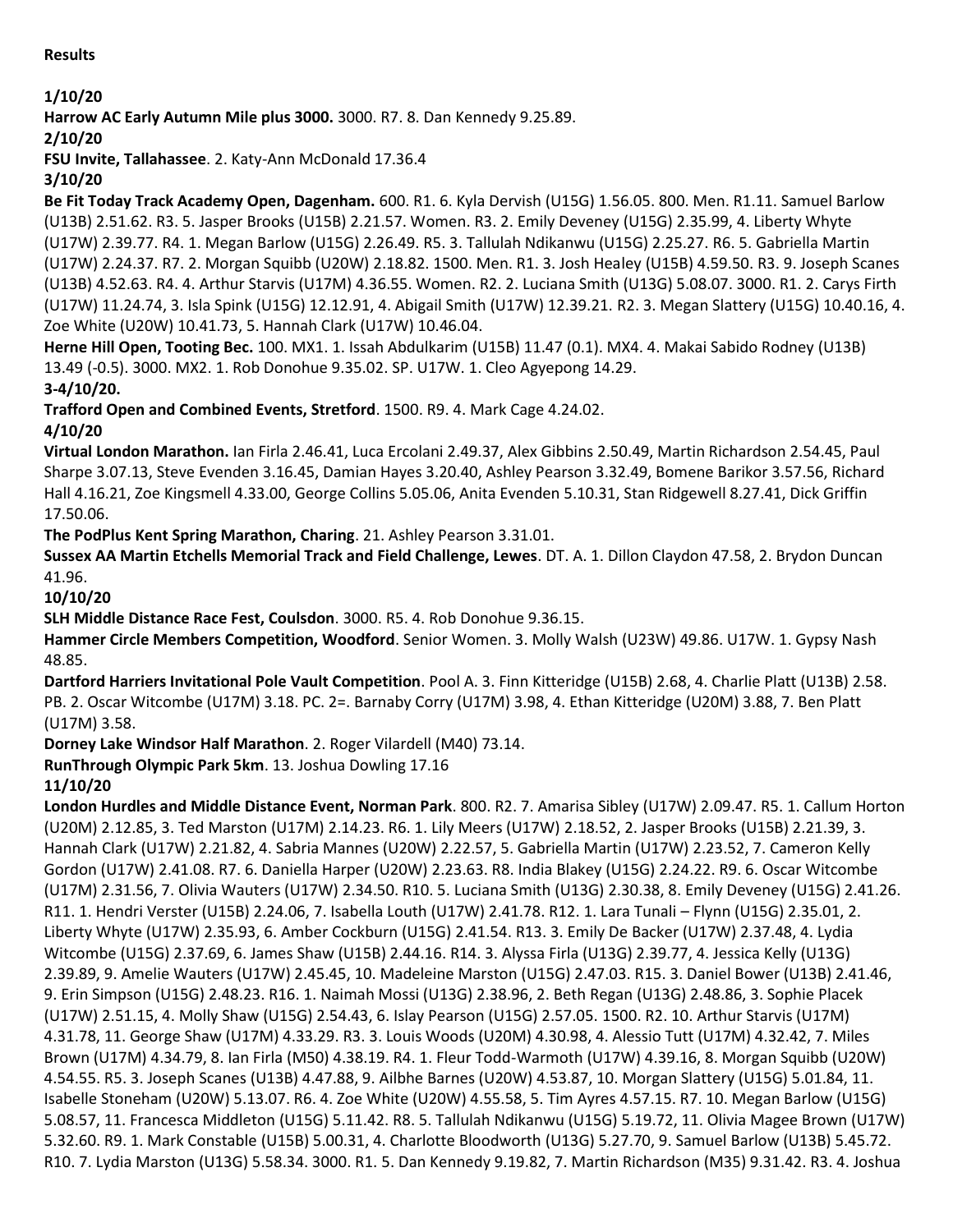Dowling 10.10.48. R4. 1. Ellie Osmond (U20W) 10.40.81, 9. Isla Spink (U15G) 12.02.23. 70H. U13G. R2. 1. Alyssa Firla 12.03 (1.4), 6. Charlotte Bloodworth 14.55. 75H. U15G. R2. 4. Emily Algeo 12.38 (0.1). R3. 7. Amber Cockburn 14.29 (-0.1) 80H. U15B. 1. Rayhan Mourtada 12.25 (0.0), 3. Jonathan Ellerton 14.24. 400H. U17M. 2. Barnaby Corry 59.39. 2000 Walk. 5. Abigail Smith (U17W) 10.33.89, 11. Jonathan Ellerton (U15B) 12.24.90.

**South Of England Track and Field Academy Throws Fest** 2, Portsmouth. DT. 1.5K. U17M. A. 1. Dillon Claydon 47.91. **Cambridge University Collegiate League, Cambridge**. LJ. B. 6. Magda Cienciala (U23W) 4.78.

#### **17/10/20**

**Arturo Barrios Invite.** 4. Katy-Ann McDonald 20.51.3.

**Cecil Gittins Memorial Walks, Cyclopark, Gravesend**. 5km. U17W. 2. Abigail Smith 29.13. U15B. 1. Jonathan Ellerton 33.03. 10km. 3. Roger Michell (M70) 61.52.

**18/10/20**

**Running Grand Prix Bedford Autodrome Marathon, Thurleigh**. 95. Will Brindley (M45) 3.15.17.

**24/10/20**

**Beachy Head Marathon**. 26. Ben Cockburn 3.26.56, 133. Matt Bullen (M50) 4.12.27, 145. Steve Evenden (M40) 4.15.30. **29/10/20**

**Gravesend Floodlit Series**. 52. Nick Barber 45.20.

**30/10/20**

**SEC Championships, Baton Rouge**. 12 Katy-Ann McDonald 20.33.8.

**31/10/20**

**Herne Hill Harriers Endurance Meeting, Battersea**. 800. R4. 5. Luciana Smith (U13G) 2.30.7. R6. 7. Amelie Willars (U17W) 2.51.4. 1500. R2. 5. Megan Slattery (U15G) 4.57.0. R6. 7. Isla Spink (U15G) 5.48.1. 3000. R2. 4. Niamh Bridson Hubbard (U23W) 9.36.6, 9. Joshua Dowling 9.58.1. R4. 1. Ted Marston (U17M) 10.13.6.

**Be Fit Today Track Academy, Dagenham**. 600. R3. 2. Hendri Verster (U13B) 1.41.50. R4. 6. Oscar Tostivin (U13B) 1.56.28. 800. MX3. 6. Jasper Brooks (U15B) 2.23.50, 7. Joseph Scanes (U13B) 2.24.04. MX5. 6. Amarisa Sibley (U17W) 2.09.98. 800. Women. R2. 2. Alyssa Firla (U13G) 2.44.26, 3. Charlotte Bloodworth (U13G) 2.46.16. R3. 2. Naimah Moss (U13G) 2.36.67, 5. Emily Du Backer (U17W) 2.40.36, 7. Liberty Whyte (U15G) 2.42.61. R4. 1. Tallulah Ndikanwu (U15G) 2.26.83, 6. Lara Tunali-Flynn (U15G) 2.33.59. R5. 3. Sabrina Mannes (U20W) 2.24.45, 5. Daniella Harper (U17W) 2.27.26, 7. India Blakey (U13G) 2.33.95. 1500. MX2. 4. Fleur Todd-Warmoth (U15G) 4.45.87. MX3. 10. Arthur Starvis (U15B) 4.41.46. Women. R2. 2. Lara Mannes (U17W) 4.50.89, 4. Zoe White (U20W) 4.57.41, 10. Megan Barlow (U13G) 5.10.10, 11. Ailbhe Barnes (U17W) 5.18.89. 3000. MX1. 6. Olivia Magee Brown (U15G) 12.40.17. MX2. 3. Ellie Osmond (U20W) 10.45.47, 8. Cristina Gilodi – Johnson (U13G) 12.31.76. R3. 1. Rob Donohue 9.43.99.

**RunThrough Lee Valley, Velo Park**. 10km. 2. Dan Kennedy 34.54, 7. Ian Firla 36.43.

#### **100 years ago in October 1920**

It is AGM time… "All the retiring officers and the newly appointed ones met with a great ovation, and there is no doubt the excellent list, including so many youngsters, will give a great fillip to the year's undertakings. All the retiring officers offered to assist their followers in every possible way and, as usual with the Club, the best of feelings governed the whole of the proceedings". The Club Five Mile Challenge Cup is won by A C Edwards

#### **75 years ago in October 1945**.

It's AGM time and the General Secretary's reports records Club Membership is 748. The new President is George Mullins, succeeding Arthur Thwaites who had been President during the previous seven years.

Sydney Wooderson is made a vice president of the Club

"The meeting was an extremely long one, but the most pleasant part came at the end when the President rose to make a presentation to Arthur Thwaites to mark his magnificent services to the Club as its President during the past seven years." "The attendance at the meeting was magnificent, being better than in some years before the war, and no better tribute could have been offered to those whose work kept the Club going during the war."

"Norman Page sends regards to all old friends and still hopes to do something for the Track Section"

"The revival of our 5 miles Challenge Cup race, which was last held in October 1938, attracted a field of 33, which was a very satisfactory start to getting our pre-war activities on the move again" The race is won by H Nunns.

"E W H Mullins writing from Holland sends his best wishes and says " It may interest you…. to learn that my novices pewter survived five years of German occupation. I found it along with a few other things that had been taken care of by somebody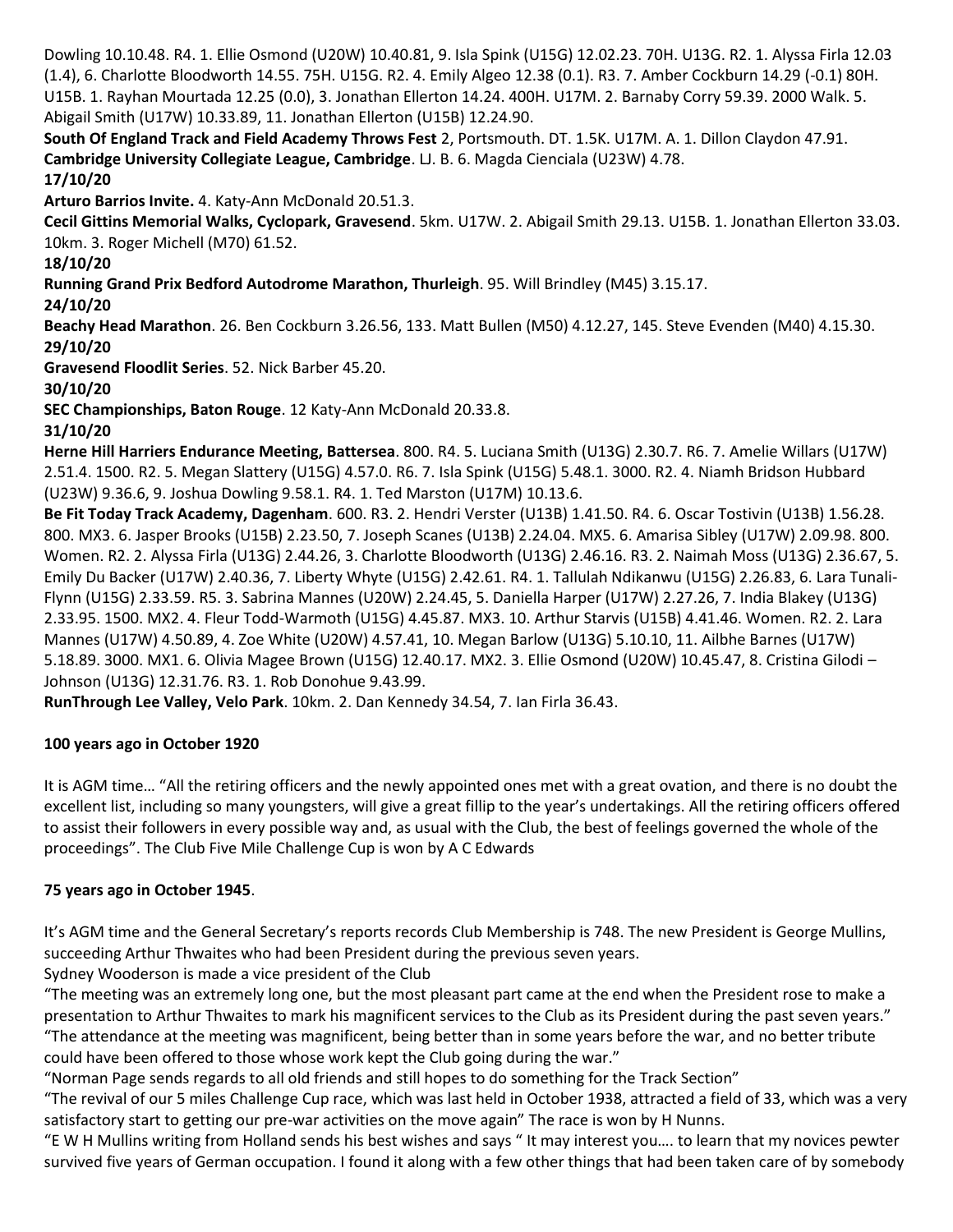in a tiny village between Apeldoorn and Arnheim. It is gratifying to know it was not melted down for construction of V.1's or V.2's". Ernie's pewters certainly have their adventures. This was the one that replaced the original previously lost in the fire at Smyrna."

#### **50 years ago in October 1970**

Mob Match v London University, Parliament Hill Fields. "A relatively poor turnout by the Club, mustering only 22 against 55 from the University, resulted in the first Mob Match defeat for the "Heath" since 1966"

There are 67 starters in the Club 5 which is won by Bob Richardson in 26.20.

At the AGM "the meeting considered a resolution… recommending changes in the subscription rates for members under 21 and for Life Membership. It was in the subsequent discussion on this resolution that the temperature of the room rose rapidly and the writer began to wonder if he had strayed into an extremist political meeting"

Blackheath win the Inter Club veterans match at Petersham against Orion, Ranelagh and SLH.

#### **25 years ago in October 1995**.

Dave Taylor represents Great Britain in the World Half Marathon Championships in France. He finishes 51st in 64.47. Blackheath have great success at the McDonalds South of England Young Athletes relays. They are 1st and 3rd in the under 15 boys race and Steve Holmes, John Baker and David Baker run the three fastest times of the day. John and David come in first and second on the opening leg. Kieran Farrelly, Abdi Madar and Steve Holmes complete the A team with Stuart Turner, Imran Hamblin and Daniel Moore in the B team. The under 13 boys are also in dominant form winning by over half a minute and Will Bolton running the second quickest time of the day.

The following day at the Reebok Southern Womens Relays, Gemma Viney runs the fastest leg in the under 13 girls race for the second year in a row. She is 21 seconds quicker than the second fastest runner and with Frances Barker and Katie Lucht they win team silvers.

Blackheath represent England in the European Champions Club Cup Half Marathon Championships at Ch Aveiro in Portugal. The team of Roy Smith, Pat Calnan, Giles Clifford and John Beck finish in 13th. Team manager Mark Watling stays at home to win the Club 5 with Pete Barlow second and Richard Coe third.

Simon Baines wins the opening race of the season in the Kent Mens Cross Country League.

Dave Taylor wins the opening race of the season in the Surrey Mens Cross Country League.

At the Forbanks 10km Blackheath finish first second and third in the team race. Perhaps the most notable performance is that of 400 hurdler Nigel Keogh who runs 25 times his normal race distance to finish 14<sup>th</sup> in 37.02.

John Turner is 4<sup>th</sup> in the Sri Chinmoy 24 Hour Race at Tooting. "John slept for about 10 minutes on three occasions, the first when he had already been running over 10 hours. These occurred when he sat down at the tables to order cups of sweet tea and fell asleep while they were making them"

Blackheath are disappointed to only finish 9<sup>th</sup> in the National 6 Stage Road Relay. The team is Mark Colpus, Dave Lee, Dave Heath, Mark Steinle, Dave Taylor and Spencer Newport.

#### **20 years ago in October 2000**.

Mark Steinle finishes in 56th place in the Olympic Marathon in Sydney in a time of 2.24.42.

Dwayne Grant is part of the winning Great Britain 4x100 metres relay team at the World Junior Championships in Santiago, Chile. They set a new Championship record of 39.05. He is 7th in the 200 in 21.33. He breaks Julian Golding's Club Junior 200 metre record in the semi final with 20.88.

Dave Taylor wins the opening race of the season in the Surrey Mens Cross Country League

Andy Arrand finishes second in the Manchester Marathon in 2.24.40.

Anthony Draper wins the Club 5 with John Morland second and Steve Cooper third. Natalie Brightwell is first in the womens race with Alison Jelly 2<sup>nd</sup> and Anne Cilia 3<sup>rd</sup>.

### **15 years ago in October 2005**

Michael Skinner wins the opening Kent League race of the season and leads the team to victory. Mark Steinle is runner up in the second race of the season but the Club win the team race again.